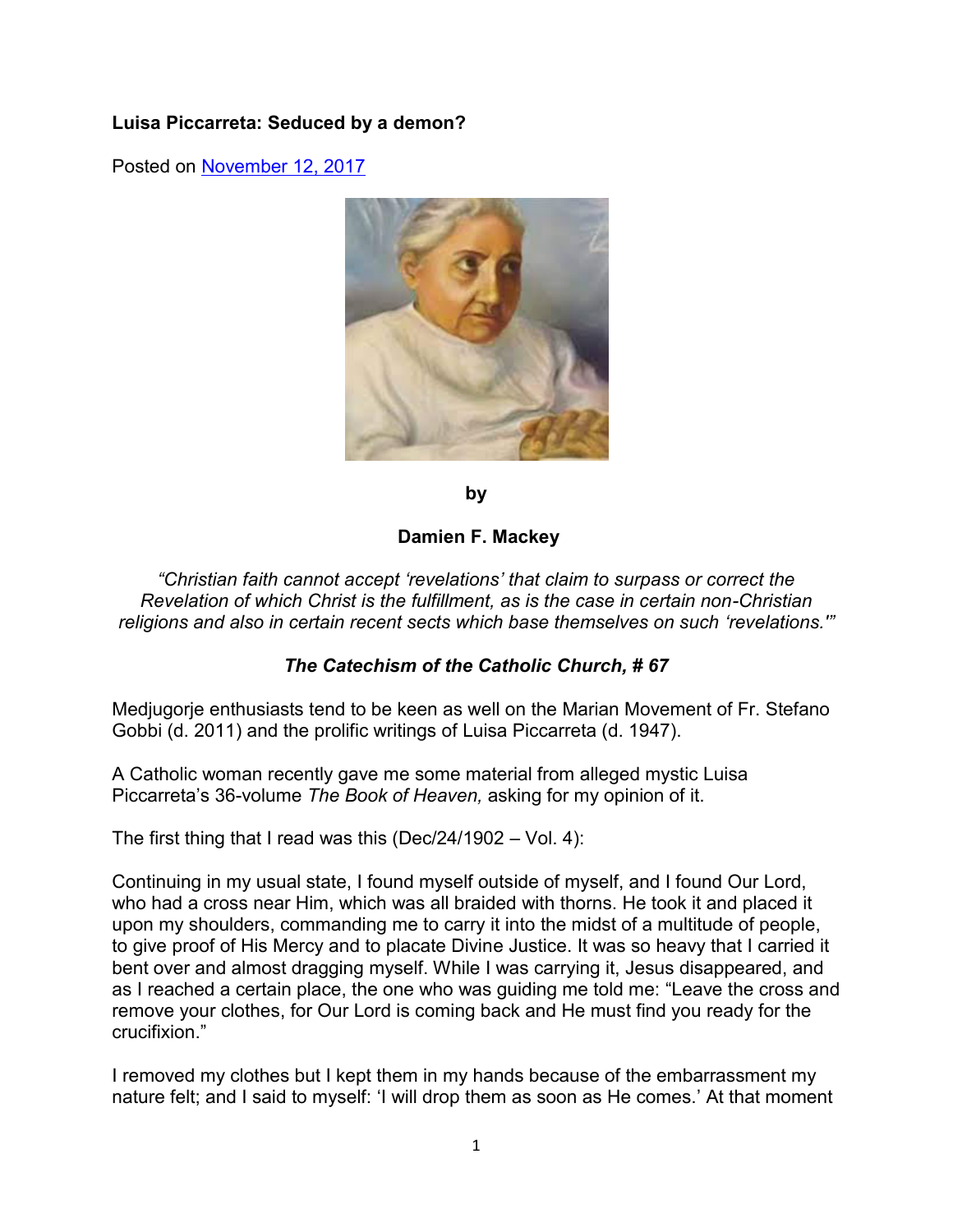He came back, and finding me with my clothes in my hands, told me: "You have not even let yourself be found completely stripped so that I might crucify you immediately".

I had to wonder who Luisa's "Jesus" really was.

The real Jesus did not "leave the cross", nor did he, in "the midst of a multitude of people", remove his clothes. He was forcibly "stripped" (Matthew 27:27-28): "Then the governor's soldiers took Jesus into the Praetorium and gathered the whole company of soldiers around him. They stripped him of his clothes …".

Here are some further extremely weird excerpts that one will encounter in *The Book of Heaven* (Mar/10/1909 – Vol. 9):

He, instead of answering me, **drew near my mouth and placed His tongue in my mouth, and I was no longer able to speak. I could just suckle something -but I can't tell what it was; and as He withdrew it, I could only say: 'Lord, come back soon – who knows when You are coming back.**' And He answered: "This evening I will come back again." And He disappeared.

(Feb/06/1919 – Vol. 12):

…. Jesus came, All in a hurry, and told me: "My daughter, I am very hungry." **And it seemed He would take many tiny little white balls from inside my mouth, and would eat them. Then, as if He wanted to satisfy His hunger completely, He entered inside my heart, and with both hands He took many crumbs, big and small, and ate them hurriedly. Then, as if having satisfied His hunger,** He leaned on my bed and told me: "My daughter, as the soul keeps enclosing my Will and loves Me, in my Will she encloses Me; and, in loving Me, she forms around Me the accidents in order to imprison Me inside, and forms a host for Me. …"

Although Luisa Piccarreta died 70 years ago, her writings are popular today, especially in Spain.

Most worryingly from a Catholic point of view, Luisa's messages go right against the teachings of the Church, and its Traditions, because they contain new revelations.

Fr. Terence Staples, a priest in the Diocese of Arlington, Virginia, has warned about this in:

### **<http://www.transporter.com/Apologia/kdw.htm>**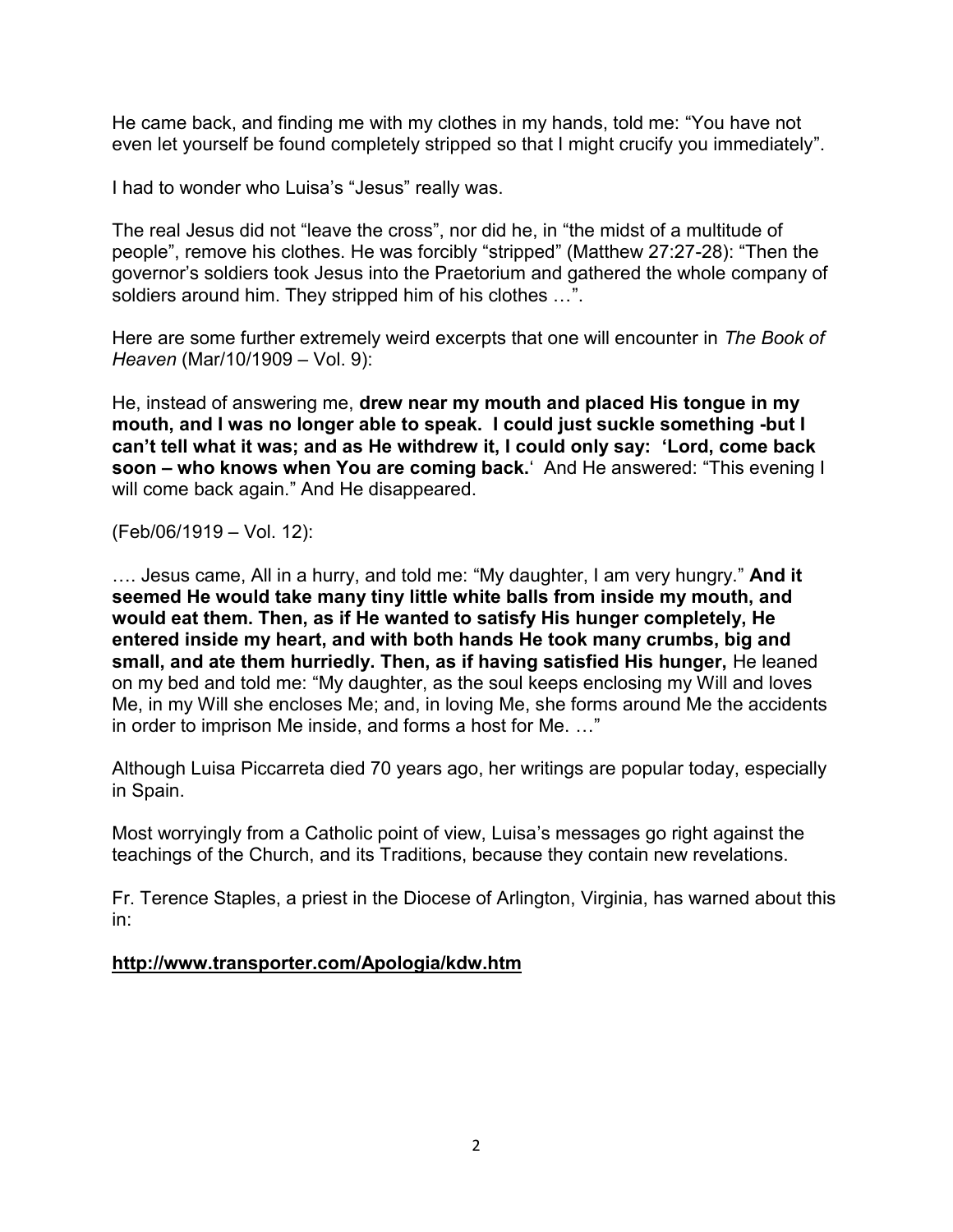### **Is Luisa Piccarreta's "Kingdom of the Divine Will" Catholic?**

The purpose of this page is to provide information on the writings of Luisa Picaretta, with the intention of determining if the Kingdom of the Divine Will movement poses a threat to Catholics. The following spells out specific portions of Luisa's writings which appear to contradict Catholic teaching. A mailing list has been set up for discussion of these issues, and anyone who is interested in these issues (especially anyone who can address these issues) is encouraged to join.

# **A New Revelation?**

- Luisa states that what she has received is a new revelation, never before communicated to the Church, which is necessary for all the faithful to adhere to and understand if they hope to attain a new and higher level of beatitude which God desires for all his children.
- Luisa claims to be the founder of a totally new dispensation, a new way of holiness, a new way of being united with God.
- According to her writings, this new way of being united with God has only been lived by three people before it was revealed to Luisa Piccarreta: Adam and Eve (before the Fall) and Mary.

# **A New "Sacrament" of the Divine Will?**

 Luisa clearly and repeatedly teaches that when one receives this new "Sacrament" of the Divine Will the human will ceases to function as such and the Divine Will acts in the creature in such a way that the action is purely divine.

# **What Does the Catholic Church Teach?**

- "The Christian economy, therefore, since it is the new and definitive covenant, will never pass away; and no new public revelation is to be expected before the glorious manifestation of our Lord, Jesus Christ (cf. I Tim 6:14, 1 Tit. 2:13)." (Vatican Council II, Dogmatic Constitution on Divine Revelation (Dei Verbum), para. 4.)
- "Throughout the ages, there have been so-called "private" revelations, some of which have been recognized by the authority of the Church. They do not belong, however, to the deposit of faith. It is not their role to improve or complete Christ's definitive Revelation, but to help live more fully by it in a certain period of history. Guided by the magisterium of the Church, the sensus fidelium knows how to discern and welcome in these revelations whatever constitutes an authentic call of Christ or his saints to the Church."

"Christian faith cannot accept 'revelations' that claim to surpass or correct the Revelation of which Christ is the fulfillment, as is the case in certain non-Christian